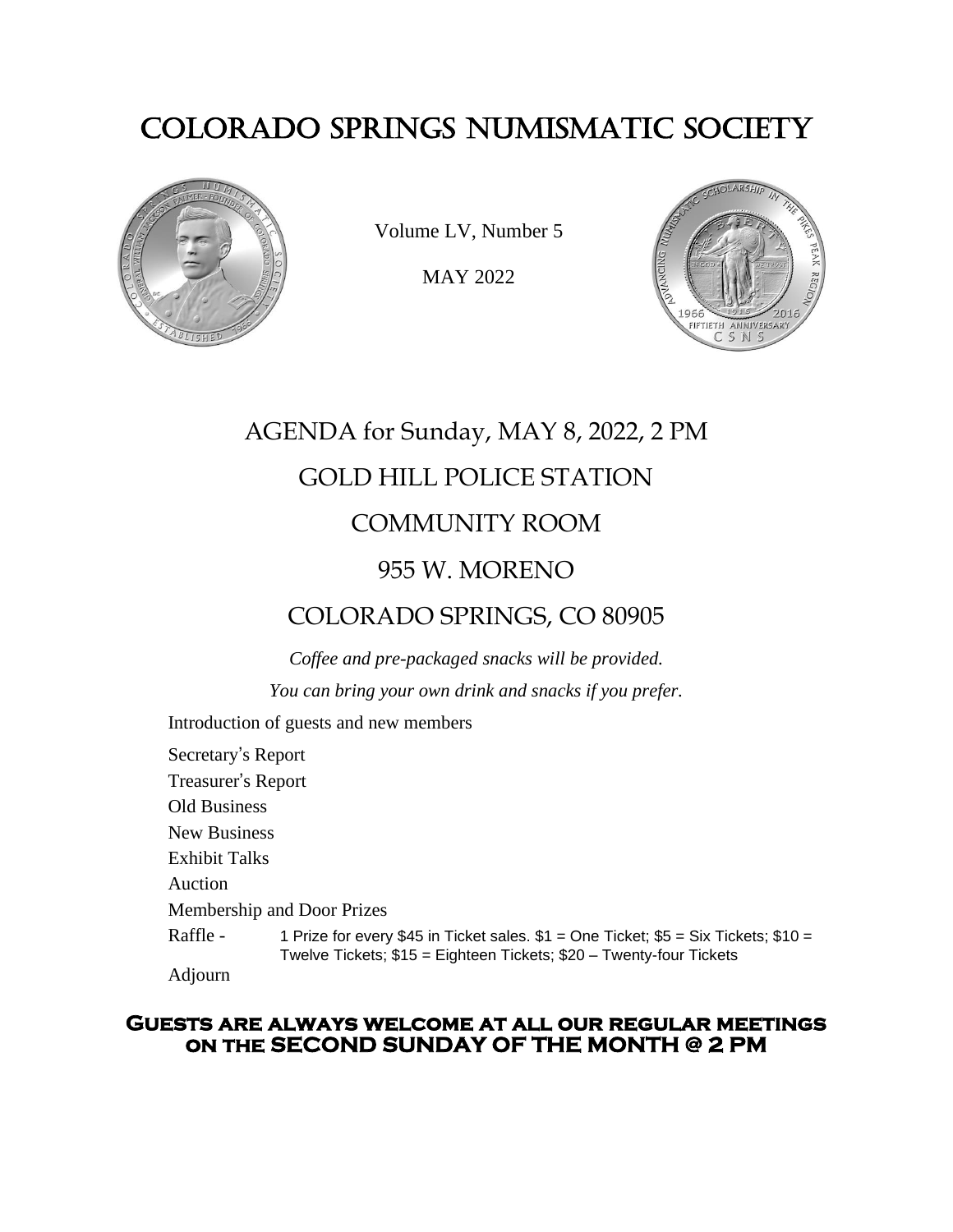## **MINUTES of the April 10, 2022 Meeting of the COLORADO SPRINGS NUMISMATIC SOCIETY**

The meeting was held at the Gold Hill Police Station Community Room and called to order by President George M. with 16 members and our guests were John & Debbie G., James & Michele T. John G. applied and was accepted to membership.

Secretary's Report: Secretary's Report, which consists of the Minutes of the March 2022 meeting contained in the April 2022 newsletter was approved without discussion or modification.

Treasurer's report: Treasurer's report was presented and approved.

### OLD BUSINESS:

**2022 Dues** – CSNS will continue collecting 2022 dues that are due. Dues are \$10 for Individuals, \$5 for YNs (Young Numismatists are those under 18),

and \$20 for a Family (all adults and children in the immediate family). Just a reminder ...... if you're mailing in your dues, please use the current mailing address which is P.O. Box 60404, Colorado Springs, CO 80960

Discussion was made regarding the Society's share of the 2021 Christmas Party Expenses.

Our Secretary gave us the breakdown for prizes and cost of the room at the Eagles. The total amount came to \$439.00 of which \$219.50 was CSNS' share to pay. Also, reported on were the donated books that were sold on E-bay by Holly S. (CSCC) Those proceeds came to \$674.66 and CSNS' share came to \$337.33. Those transactions were completed. Also discussed were the costs for the food at the Christmas Party. The Secretary will have those costs to report at the May meeting.

### NEW BUSINESS

George M. submitted his bill for 3 months of expenses, which was for \$252.00 …….which was approved for payment.

### **EXHIBITS**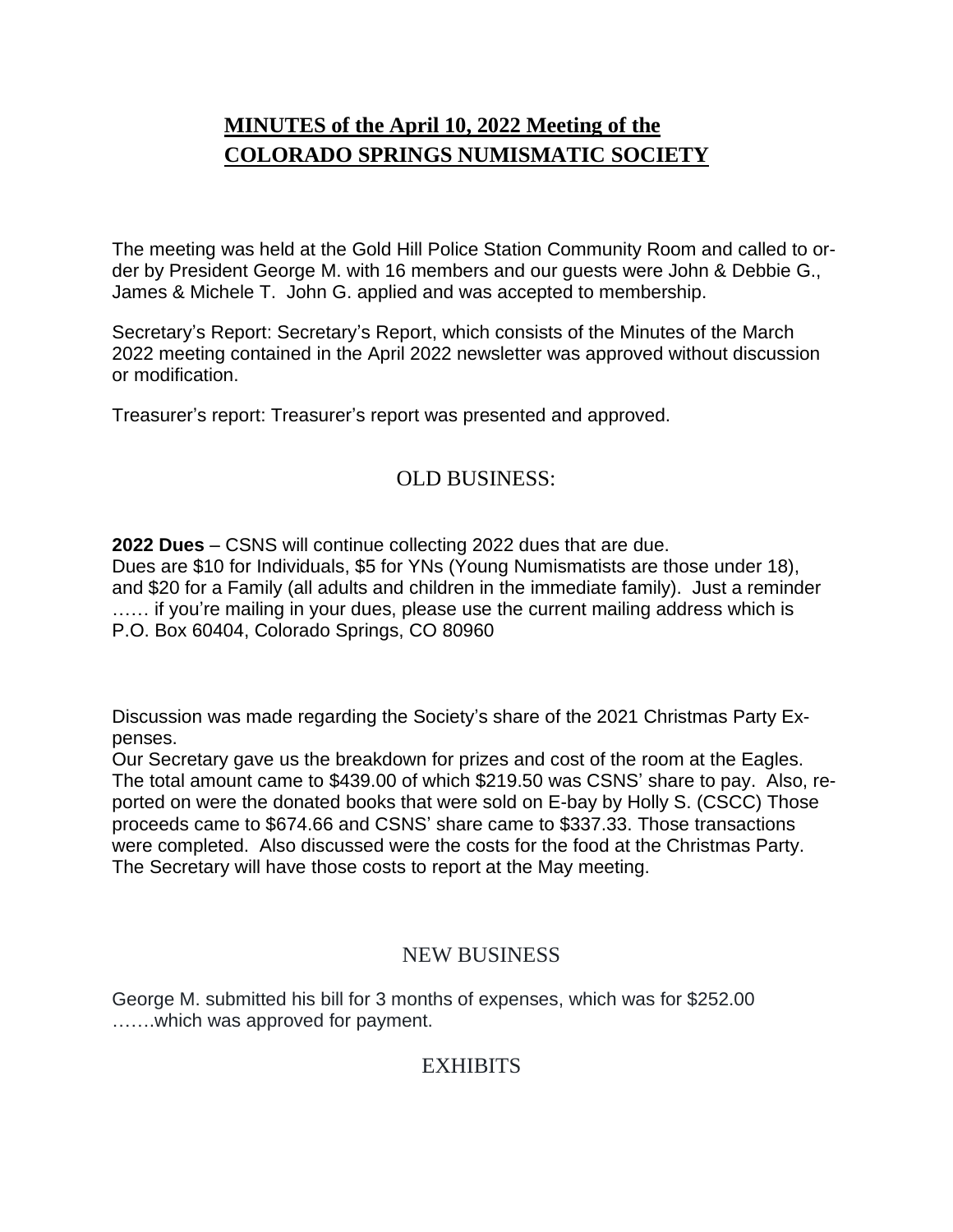- 1. George M. gave a presentation about a pin of Groucho Marx connecting him (Groucho) to our state of Colorado. It's an interesting story....apparently, Groucho was with a vaudeville show in Cripple Creek; however, while he was visiting a store there.....the group with the vaudeville show left, leaving Groucho behind in Cripple Creek.....there he was, stranded, alone and without money. He wired his mother to send money, but of course, that didn't arrive quickly, so he found other ways to put a little bit of money in his pocket. He started driving a milk truck.....but more misfortune hit him....the truck turned over. By that time, he had gotten his money and finally....he managed to get out of Cripple Creek.
- 2. Mark E.gave a presentation about coins that are made with prospectors on them. Most of them are made from gold, silver, and platinum. Displayed were a bracelet engraved with the words "American Prospector"...also shown was a ring, 2 Englehardt silver prospectors & a gold 1/10 troy oz. Prospector.
- 3. Bob C. gave a presentation of "The Renaissance of United States Coinage" that began in 1905 when President Theodore Roosevelt made it his personal mission to beautify U.S. coins. The result was a great re-design of United States coins over the next 20 years. Included in this re-design were the gold coins from 1910 that were exhibited by Bob. His 1910 Gold Type Set included the \$2.50 Quarter Eagle Indian Head, the \$5.00 Half Eagle Indian Head, the \$10.00 Eagle Indian Head, and the \$20.00 Saint Gauden's Double Eagle. The Quarter Eagle and the Half Eagle Indian gold coins, designed by Bela Lyon Pratt, were the first U.S. coins to display an image of a Native American. They are also the only U.S. coins to ever feature a sunken relief. The \$10.00 Eagle Indian Head, designed by Augustus Saint Gaudens, features the head of Lady Liberty wearing an Indian war – bonnet, much like the Indian Head cent. Completing Bob's 1910 Gold Type Set is the \$20.00 Saint Gauden's Double Eagle Gold coin, considered to be the most beautiful of all U.S. coin designs.
- 4. Steve D. spoke about an 1811 Half Eagle. This is of the draped bust type that ran from 1807 – 1812. It looks like the capped bust silver types, but the Red Book calls it " draped bust to left" by contrast with the earlier type that Steve showed in March, which is called "Draped bust to right". Steve talked of how there is generally one or two "common" dates in these early gold types since most got melted down.

March winning presentation was Bob C.

AUCTION